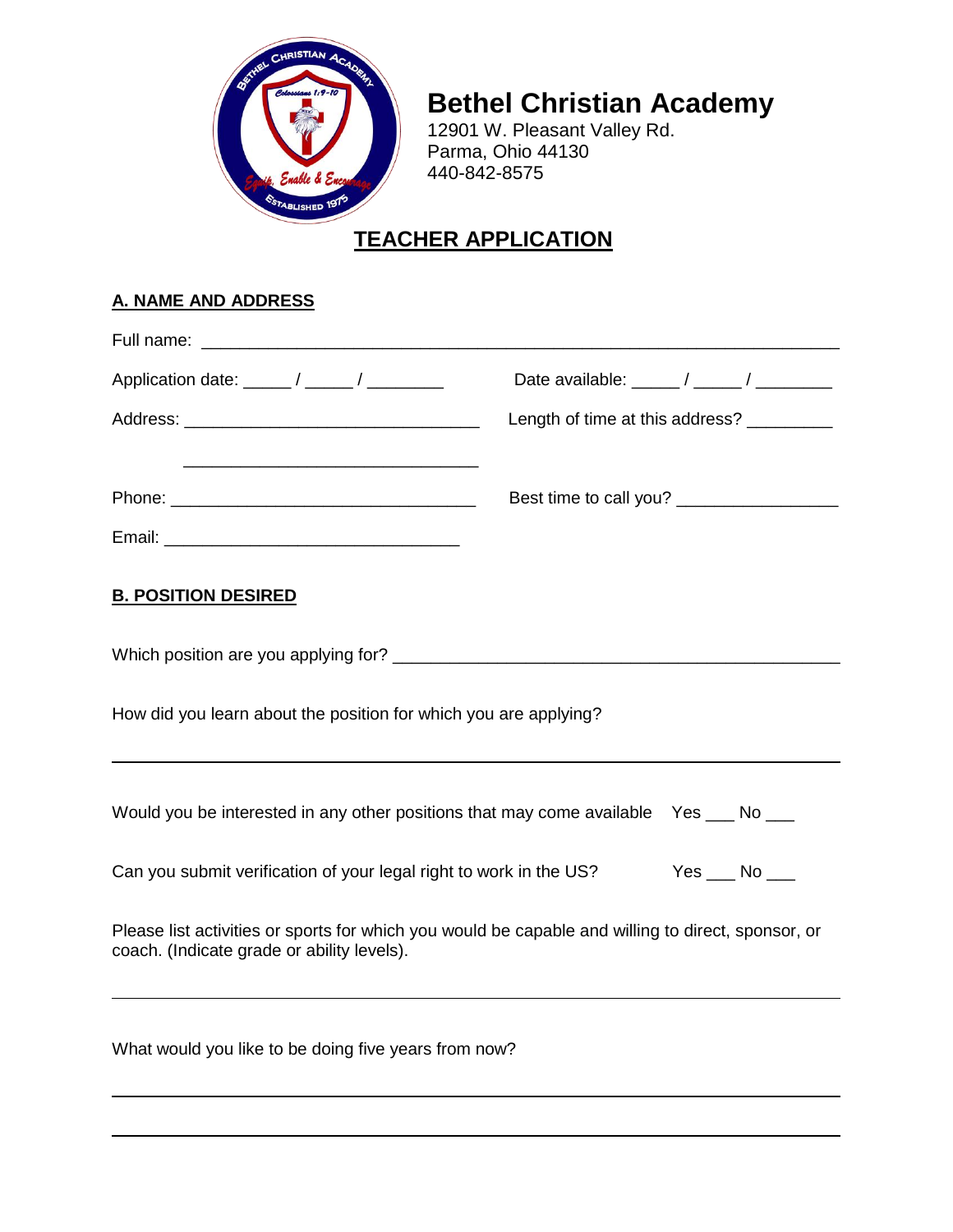#### **C. CHRISTIAN BACKGROUND**

#### **\*\* Include briefly your Christian testimony and attach it to this application. \*\***

Please carefully read our Statement of Faith and indicate your degree of support. **BETHEL CHRISTIAN ACADEMY STANDS ON THE FOLLOWING STATEMENT OF FAITH:**

- We believe the Bible to be the inspired, the only infallible and authoritative Word of God.
- We believe there is one God, eternally existent in three persons: Father, Son, and Holy Spirit.
- We believe in the deity of our Lord Jesus Christ, in His virgin birth, death through His shed blood, in His bodily resurrection, in His ascension to the right hand of the Father, and in His personal return in power and glory.
- We believe in the resurrection of both the saved and the lost; they that are saved unto the resurrection of life; and they that are lost unto the resurrection of damnation.
- We believe in the spiritual unity of believers in our Lord Jesus Christ.
- We believe in the present ministry of the Holy Spirit by whose indwelling the Christian is able to live a godly life.

\_\_\_ I fully support the Statement as written without mental reservations.

I support the Statement except for the area(s) listed and explained on a separate paper. The exceptions represent either disagreements or items for which I have not yet formed an opinion or conviction.

Do you believe the Bible to be the ONLY inspired and infallible Word of God, our final authority in all matters of faith, truth and conduct? Yes \_\_\_ No \_\_\_

Are you a born again Christian? Yes \_\_\_ No \_\_\_ Denominational preference? \_\_\_\_\_\_\_\_\_\_\_

What is your local church affiliation?

Are you presently a member in good standing? \_\_\_\_\_\_\_\_\_\_\_\_\_\_\_\_\_\_\_\_\_\_\_\_\_\_\_ Years? \_\_\_\_\_\_\_\_\_\_\_\_\_\_\_\_\_\_\_\_

In what church activities/community service are you involved and with what degree of regularity?

Are you capable of teaching a Bible class? Yes \_\_\_ No \_\_\_ If yes, what would be your subject preferences? \_\_\_\_\_\_\_\_\_\_\_\_\_\_\_\_\_\_\_\_\_\_\_\_\_\_\_\_\_\_\_\_

To what extent do you believe you should become involved in Sunday and other weekday ministries of Bethel Temple or the church of which you are a member?

Describe your routine of personal Bible study and prayer.

|  | What books have you read recently that have helped you spiritually? |
|--|---------------------------------------------------------------------|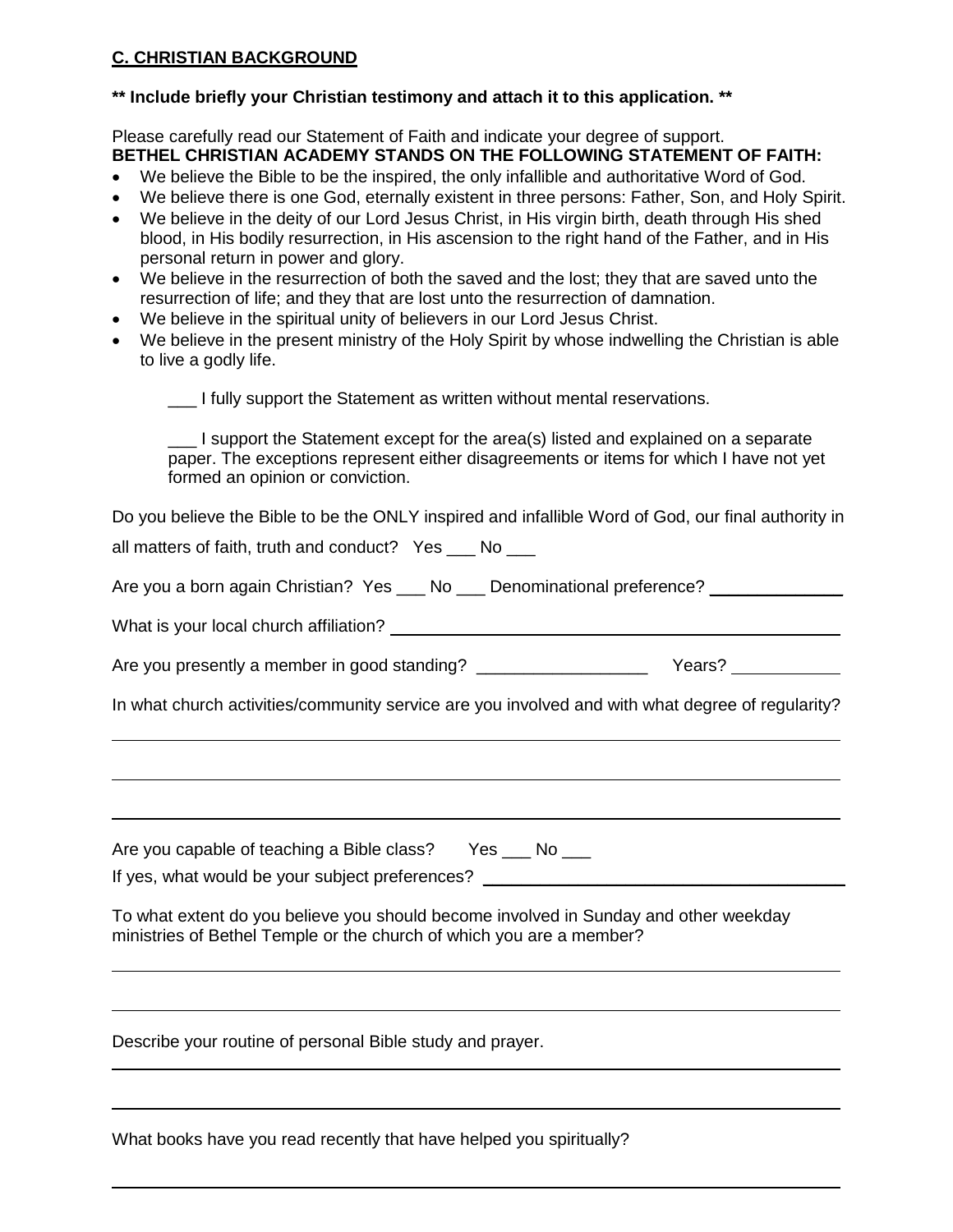#### **D. PROFESSIONAL QUALIFICATIONS**

#### **\* Please attach photocopies of all your postsecondary transcripts. Should you be offered a position, official copies of your transcripts must be provided to the school for inclusion in your personnel file.**

|                        | What degree or degrees do you hold?                                                                  |                                      |                     |
|------------------------|------------------------------------------------------------------------------------------------------|--------------------------------------|---------------------|
| Degree                 | Date Received                                                                                        |                                      | Issuing Institution |
| Your Major(s)          |                                                                                                      |                                      |                     |
| Your Minor(s)          |                                                                                                      |                                      |                     |
|                        | Cumulative grade point average Bachelor's ______________ Graduate work __________                    |                                      |                     |
|                        | To what degree are you familiar with various Christian or secular textbook series?                   |                                      |                     |
|                        |                                                                                                      |                                      |                     |
|                        | List any other educational advantages that you have had including opportunities for travel.          |                                      |                     |
|                        | List any books or articles that you have read recently that have helped you to grow professionally.  |                                      |                     |
|                        | Do you have a state teaching certificate? _____________________________State? ______________________ |                                      |                     |
|                        |                                                                                                      |                                      |                     |
| Areas of Concentration |                                                                                                      |                                      |                     |
|                        | If you do not hold a certificate, what requirements do you lack?                                     |                                      |                     |
|                        | Do you have a Non-Tax or any other type of teaching certificate? _______________                     |                                      |                     |
|                        |                                                                                                      | Remains valid for ___________ years. |                     |
|                        | * Please attach photocopies of any certificates held.                                                |                                      |                     |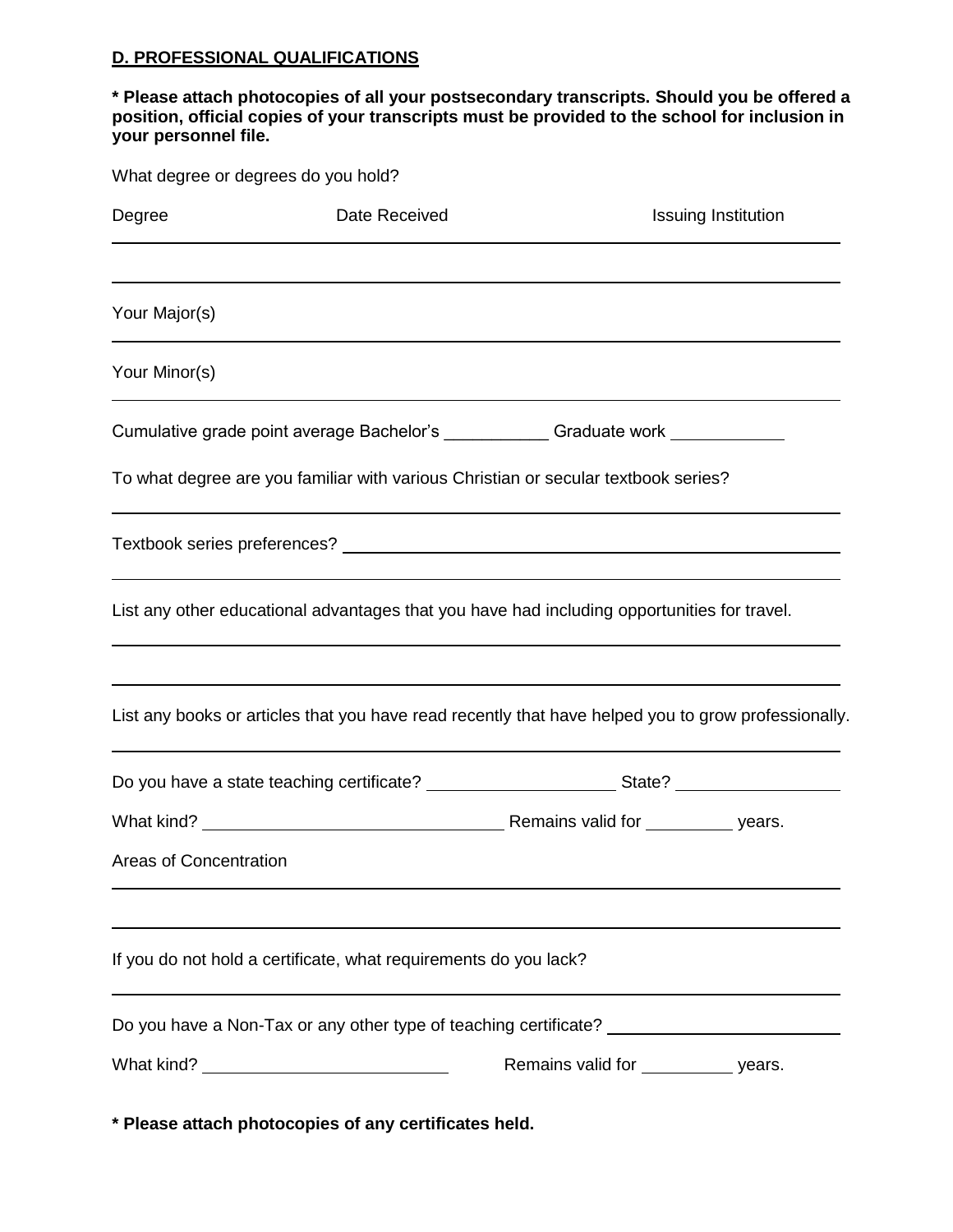If you have any additional training that would help you in this position, briefly tell us about it?

Tell us about your personal Christian philosophy of education and how you would implement it in the classroom.

#### **E. PERSONAL PHILOSOPHY** Answer briefly:

A. Why do you wish to teach in a Christian school?

B. What are the main characteristics that distinguish a Christian school from a public school?

C. What do you consider to be the proper classroom atmosphere for learning?

D. What is your philosophy of discipline? Your attitude toward physical punishment?

E. What areas do you feel are your strengths?

Weaknesses?

F. What do you believe about the origin of the earth and mankind? \_\_\_\_\_\_\_\_\_\_\_\_\_\_\_\_\_\_\_\_\_

Please summarize any additional information that you would like to present regarding your candidacy for this position.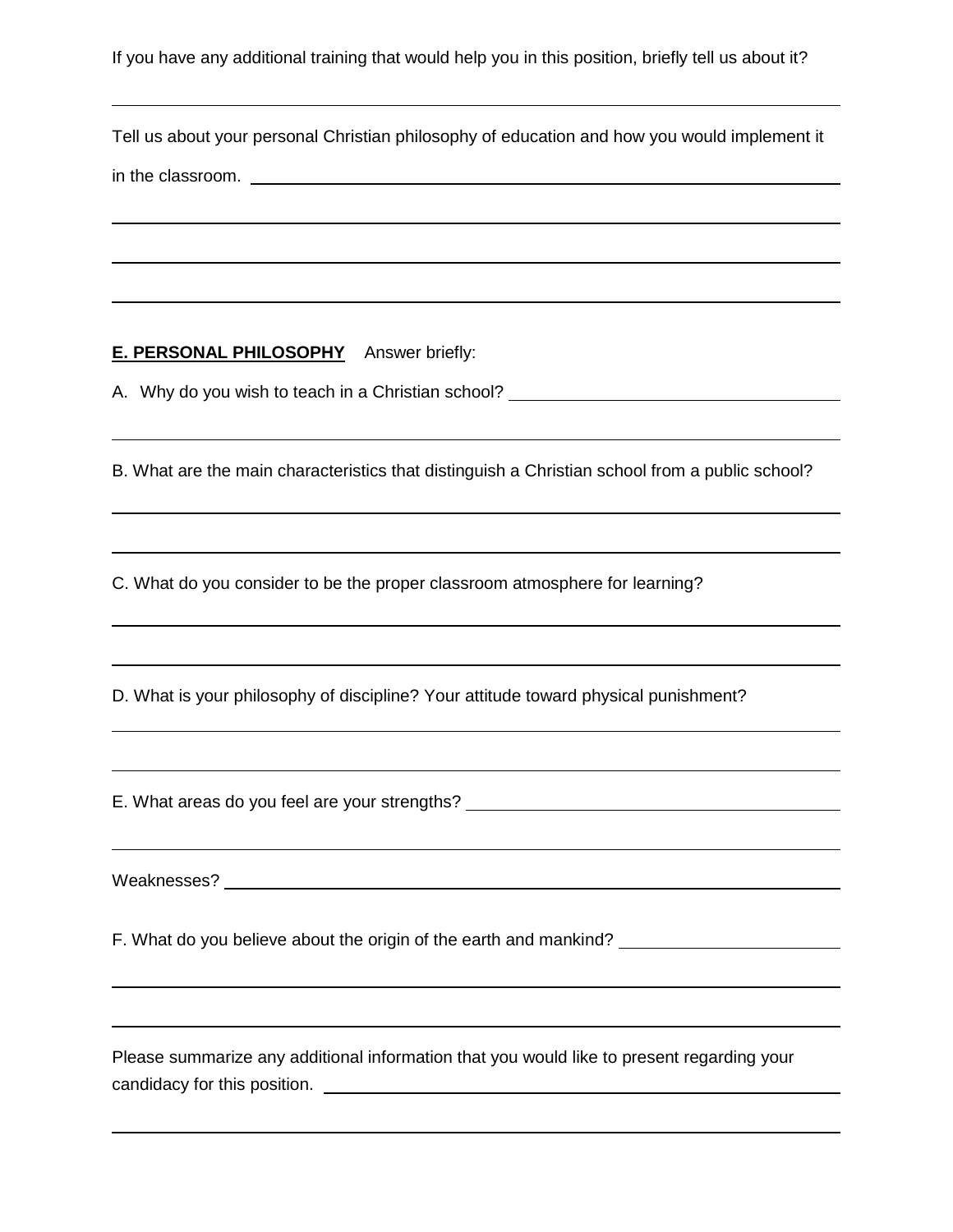**Are you holding or have you already signed a contract for next year with any other educational institution? Yes \_\_\_ No \_\_\_**

**Position Statements** Please comment on the following:

#### **F. EMPLOYMENT HISTORY**

Please fill out the following information for all current and former jobs over the past ten years. If necessary, you may duplicate this sheet or continue on the back.

| Reason for leaving <u>example and the set of the set of the set of the set of the set of the set of the set of the set of the set of the set of the set of the set of the set of the set of the set of the set of the set of the</u> |  |
|--------------------------------------------------------------------------------------------------------------------------------------------------------------------------------------------------------------------------------------|--|
|                                                                                                                                                                                                                                      |  |
|                                                                                                                                                                                                                                      |  |
|                                                                                                                                                                                                                                      |  |
| Reason for leaving example and the state of the state of the state of the state of the state of the state of the state of the state of the state of the state of the state of the state of the state of the state of the state       |  |
|                                                                                                                                                                                                                                      |  |
|                                                                                                                                                                                                                                      |  |
|                                                                                                                                                                                                                                      |  |
|                                                                                                                                                                                                                                      |  |
|                                                                                                                                                                                                                                      |  |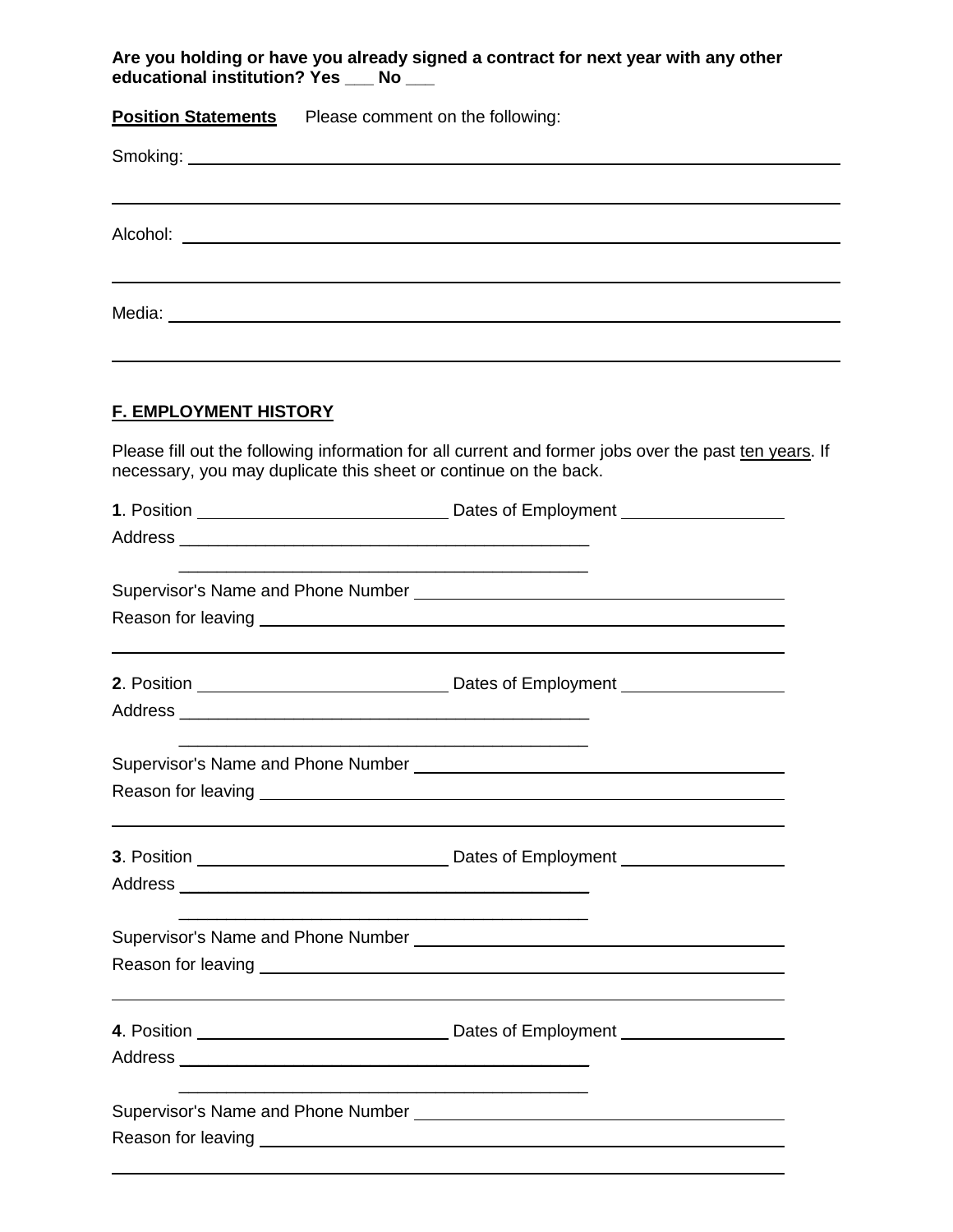Have you ever worked under a different name for any of the employers you have listed? If so, what was the name or names?

|              | Have you served in the military? Yes ____ No ____. If yes, what type of training or education did |
|--------------|---------------------------------------------------------------------------------------------------|
| you receive? |                                                                                                   |

\_\_\_\_\_\_\_\_\_\_\_\_\_\_\_\_\_\_\_\_\_\_\_\_\_\_\_\_\_\_\_\_\_\_\_\_\_\_\_\_\_\_\_\_\_\_\_\_\_\_\_\_\_\_\_\_\_\_\_\_\_\_\_\_\_\_\_\_\_\_\_\_\_\_\_\_\_

#### **G. PERSONAL REFERENCES**

Do not list family members or relatives for references. You will also need to sign the **Applicant's Certification and Agreement Form** that is attached and return it with this application.

Give three references who are qualified to speak of your spiritual experience and Christian service. **List your current pastor first**.

|    | Name/Complete Address                                                                                                  | Phone | Position |
|----|------------------------------------------------------------------------------------------------------------------------|-------|----------|
| 1. | <u> 1989 - Johann Stoff, deutscher Stoffen und der Stoffen und der Stoffen und der Stoffen und der Stoffen und der</u> |       |          |
| 2. | <u> 1989 - Johann Barbara, martxa alemaniar amerikan basar da da a shekara a shekara a shekara a shekara a sheka</u>   |       |          |
| 3. |                                                                                                                        |       |          |

Give three references who are qualified to speak of your professional training and experience. **List your current or most recent principal or supervisor first**.

|    | Name/Complete Address                                                                                                 | Phone | Position |
|----|-----------------------------------------------------------------------------------------------------------------------|-------|----------|
|    |                                                                                                                       |       |          |
|    |                                                                                                                       |       |          |
|    |                                                                                                                       |       |          |
| 2. |                                                                                                                       |       |          |
|    |                                                                                                                       |       |          |
|    |                                                                                                                       |       |          |
| 3. |                                                                                                                       |       |          |
|    | <u> 1989 - Johann Harry Barn, mars ar breist fan de Fryske kommunent fan de Fryske kommunent fan de Fryske kommun</u> |       |          |
|    |                                                                                                                       |       |          |